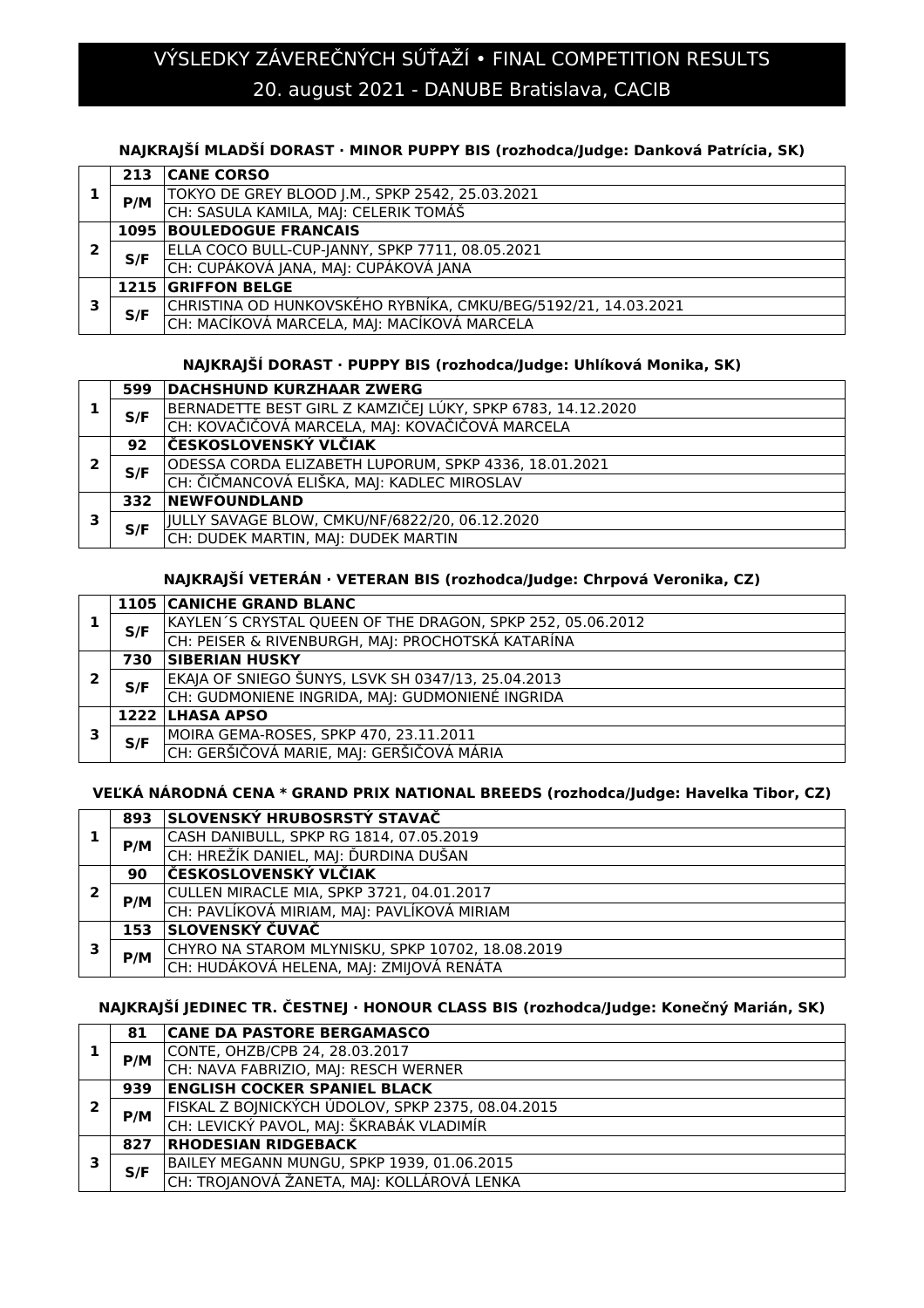#### **NAJKRAJŠÍ JEDINEC Z PLEMIEN NEUZNANÝCH FCI / NON FCI RECOGNIZED BREEDS COMPETITION (rozhodca/Judge: Polgar Andraš, RS)**

|   |     | 1346 LOUISIANA CATAHOULA                           |
|---|-----|----------------------------------------------------|
|   | P/M | AMREN QALETAQA, SPKP RG 662, 01.06.2019            |
|   |     | CH: ĎUROVSKÁ MONIKA, MAJ: MIHÁLIKOVÁ MÁRIA         |
|   |     | <b>1332 AMERICAN HAIRLESS TERRIER</b>              |
| 2 | P/M | UMAR PUNTO VALENTINO, N REG/ABT/626/18, 01.10.2018 |
|   |     | CH: DYNTROVÁ ROMANA, MAJ: PLEYEROVÁ IVETA          |
|   |     | 1355 TATRANSKÝ DURIČ                               |
| 3 | S/F | ALEA ZEMPLÍNSKE SRDCE, SPKP RG 1827, 03.10.2020    |
|   |     | CH: VARGOVÁ NELA, MAJ: VARGOVÁ VIVIEN              |

#### **JUNIOR BEST IN GROUP FCI 1 (rozhodca/Judge: Havelka Tibor, SK)**

|     | <b>COLLIE ROUGH</b>                                                 |
|-----|---------------------------------------------------------------------|
|     | IILLUSION OF PERFECTION OF EMIBER, CMKU/CD/25349/-21/20, 12.04.2020 |
| S/F | CH: STOPPINI ROBERTO, MAJ: VÁCHOVÁ MARCELA                          |

#### **JUNIOR BEST IN GROUP FCI 2 (rozhodca/Judge: Havelka Tibor, SK)**

| 200 | <b>BULLMASTIFF</b>                                            |
|-----|---------------------------------------------------------------|
| P/M | SAFETY OF FLATLAND XANDER CAGE. MET.BULLM.1206/20. 06.03.2020 |
|     | CH: KÖZEL GYULA, MAJ: KOZEL GYULA                             |

### **JUNIOR BEST IN GROUP FCI 3 (rozhodca/Judge: Havelka Tibor, SK)**

| 483 | <b>CAIRN TERRIER</b>                                   |
|-----|--------------------------------------------------------|
| P/M | CAIRN BRIES CALLE PRINCIPAL, PKR.III-89779, 26.03.2020 |
|     | ICH: BRIESKE SIMONE & FRANK, MAI: SOBCZYK MICHAŁ       |

#### **JUNIOR BEST IN GROUP FCI 4 (rozhodca/Judge: Havelka Tibor, SK)**

| 611 | <b>DACHSHUND LANGHAAR KANINCHEN</b>          |
|-----|----------------------------------------------|
| S/F | IDISNEY MATKOV DVOR. SPKP 6956. 29.08.2020   |
|     | CH: PASERINOVÁ ZUZANA, MAJ: MALICHOVÁ BLANKA |
|     |                                              |

#### **JUNIOR BEST IN GROUP FCI 5 (rozhodca/Judge: Havelka Tibor, SK)**

| 732 | <b>XOLOITZCUINTLE STANDARD</b>                     |
|-----|----------------------------------------------------|
| P/M | CARLOS INYA'S RAINBOW, CMKU/MEN/190/20, 08.04.2020 |
|     | CH: VRÁTNÍKOVÁ IVANA, MAJ: JACKWERTHOVÁ PETRA      |

#### **JUNIOR BEST IN GROUP FCI 6 (rozhodca/Judge: Havelka Tibor, SK)**

| 783 | <b>IDALMATINSKI PAS</b>                     |
|-----|---------------------------------------------|
| S/F | BELOE ZOLOTO ARIA , SPKP 1569, 02.11.2020   |
|     | CH: VOLKOVÁ TATJANA, MAJ: PÓDAOVÁ ALEXANDRA |

#### **JUNIOR BEST IN GROUP FCI 7 (rozhodca/Judge: Havelka Tibor, SK)**

| 837 | <b>IDEUTSCHER DRAHTHAAR. VORSTEHHUND</b>      |
|-----|-----------------------------------------------|
| S/F | CSERENCI KARINA, MET.DSZNV.790/20, 27.05.2020 |
|     | CH: KONYECSNI KÁROLY, MAJ: SKLADAN GABRIEL    |

#### **JUNIOR BEST IN GROUP FCI 8 (rozhodca/Judge: Havelka Tibor, SK)**

| 931 | <b>CHESAPEAKE BAY RETRIEVER</b>                   |
|-----|---------------------------------------------------|
| S/F | DREAM DAISY OD HOŠŤÁLKY, CLP/CBR/1636, 27.10.2020 |
|     | CH: KUCHAŘOVÁ JANA, MAJ: KUCHAŘOVÁ JANA           |

#### **JUNIOR BEST IN GROUP FCI 9 (rozhodca/Judge: Havelka Tibor, SK)**

| 1257 | <b>ISHIH TZU</b>                                    |
|------|-----------------------------------------------------|
| P/M  | ASTAIRE FIERY GLAMOUR, CMKU/SHI/6974/20, 19.04.2020 |
|      | CH: PAVELCOVÁ ADÉLA, MAJ: PAVELCOVÁ ADÉLA           |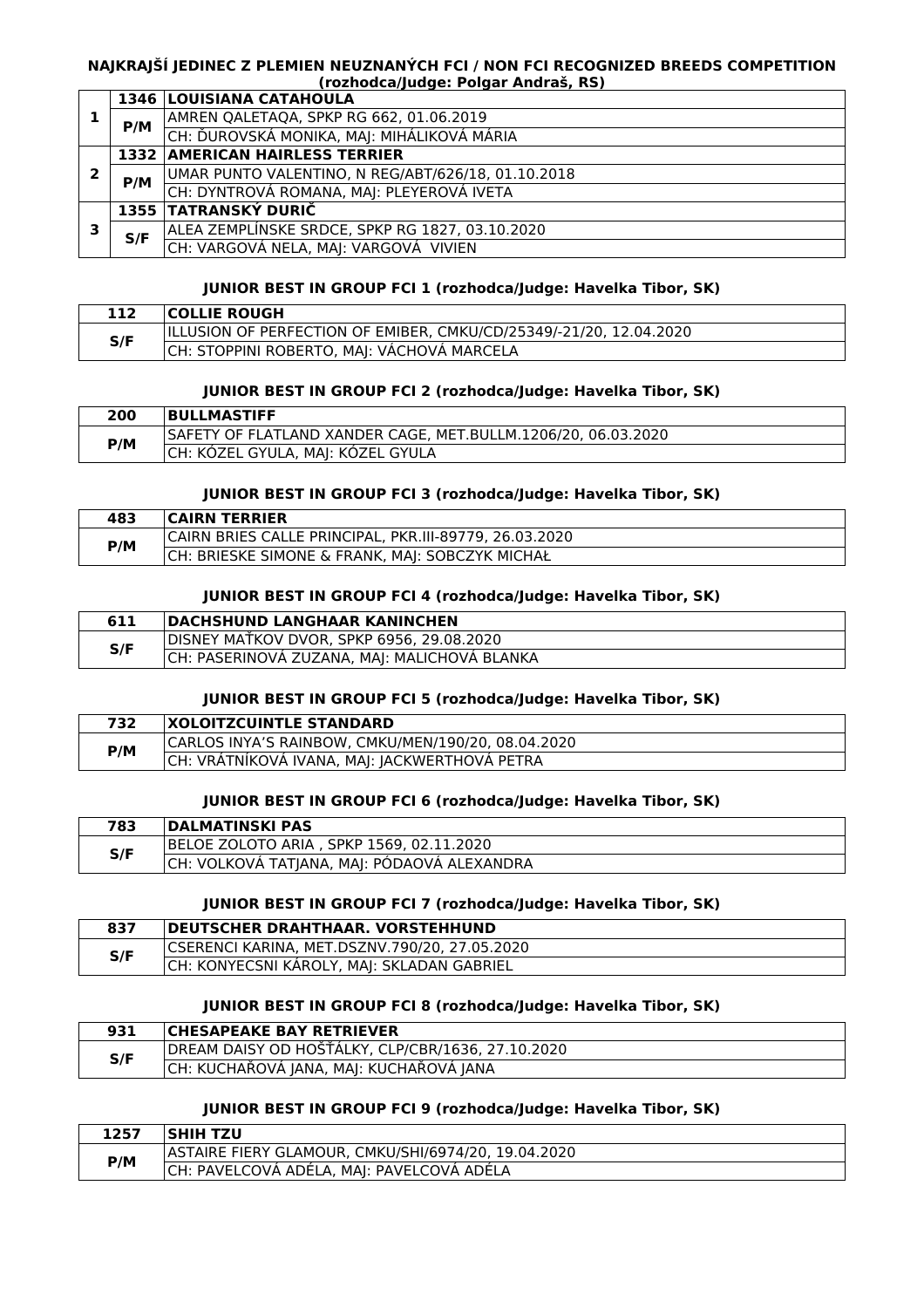# **JUNIOR BEST IN GROUP FCI 10 (rozhodca/Judge: Havelka Tibor, SK)**

| 1274 | <b>BORZOI</b>                                               |
|------|-------------------------------------------------------------|
| P/M  | ESTET CLASSIC FILIPOK, CMKU/B/4305/-21/20, 19.04.2020       |
|      | CH: KASEMETS NATALIE & GORBATŠJOVA OLGA, MAJ: BRUNNER ŠÁRKA |

# **JUNIOR BEST IN SHOW (rozhodca/Judge: Polgar Andraš, RS)**

|   | 200 | <b>BULLMASTIFF</b>                                            |
|---|-----|---------------------------------------------------------------|
|   | P/M | SAFETY OF FLATLAND XANDER CAGE, MET.BULLM.1206/20, 06.03.2020 |
|   |     | CH: KÓZEL GYULA, MAJ: KÓZEL GYULA                             |
|   | 483 | <b>CAIRN TERRIER</b>                                          |
| 2 | P/M | CAIRN BRIES CALLE PRINCIPAL, PKR.III-89779, 26.03.2020        |
|   |     | CH: BRIESKE SIMONE & FRANK, MAJ: SOBCZYK MICHAŁ               |
|   |     | 1274 BORZOI                                                   |
| 3 |     | ESTET CLASSIC FILIPOK, CMKU/B/4305/-21/20, 19.04.2020         |
|   | P/M | CH: KASEMETS NATALIE & GORBATŠJOVA OLGA, MAJ: BRUNNER ŠÁRKA   |

### **BEST IN GROUP FCI 1 (rozhodca/Judge: Lozič Željko, RS)**

|   | 28           | <b>BEARDED COLLIE</b>                                              |
|---|--------------|--------------------------------------------------------------------|
|   | P/M          | ALISTAIR 'S DRESSES TO THE NINES, CMKU/BEC/3198/-19/18, 28.02.2018 |
|   |              | CH: ANDERSSON LONNER NINA, MAJ: ZDAŘIL JAN + MACHÁČKOVÁ PAVLA      |
|   | $\mathbf{2}$ | <b>AUSTRALIAN CATTLEDOG</b>                                        |
| 2 | P/M          | ARES JAŠIBO-KEN, SPKP 140, 02.08.2019                              |
|   |              | CH: ŠIMOVÁ JANA, MAJ: ĎURÍK SAMUEL + VĚTŘÍČKOVÁ LEA                |
|   | 90           | ČESKOSLOVENSKÝ VLČIAK                                              |
| з | P/M          | CULLEN MIRACLE MIA, SPKP 3721, 04.01.2017                          |
|   |              | CH: PAVLÍKOVÁ MIRIAM, MAJ: PAVLÍKOVÁ MIRIAM                        |

# **BEST IN GROUP FCI 2 (rozhodca/Judge: Denk Csaba, HU)**

|   | 393 | <b>ZWERGSCHNAUZER PFEFFERSALZ</b>                                 |
|---|-----|-------------------------------------------------------------------|
|   | S/F | ROSA DENTIS, PKR.II-140329, 23.12.2019                            |
|   |     | CH: SITKIEWICZ EWA & TOMASZ, MAJ: SITKIEWICZ EWA & TOMASZ         |
|   | 384 | <b>TOSA</b>                                                       |
| 2 | P/M | AI-ASHURA KATSURO AZARIO, SPKP 265, 22.04.2018                    |
|   |     | CH: JURASOVÁ TATIANA, MAJ: ĎURIŠ TOMÁŠ + JURASOVÁ TATIANA         |
|   | 299 | <b>GROSSER SCHWEIZER SENNENHUND</b>                               |
| 3 | S/F | MOLLY MY WILD BEAUTY CLARK S FUTURE, CMKU/VSP/4115/20, 13.03.2020 |
|   |     | CH: BĚHULOVÁ JANA, MAJ: DOFKOVÁ PETRA                             |

# **BEST IN GROUP FCI 3 (rozhodca/Judge: Uhlíková Monika, SK)**

|   |     | 519   KERRY BLUE TERRIER                                                           |
|---|-----|------------------------------------------------------------------------------------|
|   | S/F | DINNYÉSVÁROSI WALKING ON THE MOON, MET.KBT.90/19, 14.06.2019                       |
|   |     | CH: TAJTINÉ BUROVINCZ KATALIN, MAJ: SZOVÉNYIOVÁ ZUZANA + TAJTINÉ BUROVINCZ KATALIN |
|   | 546 | <b>STAFFORDSHIRE BULL TERRIER</b>                                                  |
|   | P/M | BREMBO ACHERON SLOVAKIA, SPKP 1388, 05.04.2017                                     |
|   |     | CH: ODNECHTA RADOVAN, MAJ: ODNECHTA RADOVAN                                        |
|   | 432 | <b>AMERICAN STAFFORDSHIRE TERRIER</b>                                              |
| 3 | P/M | BONUS SPECIAL OF FIANNA TEAM, MET.AMST.184/18, 12.12.2017                          |
|   |     | CH: TIBAY NORBERT, MAJ: BAURAND ROBERT                                             |

# **BEST IN GROUP FCI 4 (rozhodca/Judge: Fridrichová Marcela, SK)**

|   | 607 | <b>DACHSHUND LANGHAAR</b>                                |
|---|-----|----------------------------------------------------------|
|   | P/M | ERAGON REIBERRY, CLP/J/99806, 26.10.2019                 |
|   |     | CH: REITLOVÁ VĚRA, MAJ: REITLOVÁ VĚRA                    |
|   | 616 | <b>DACHSHUND LANGHAAR ZWERG</b>                          |
| 2 | P/M | COOPER ICONIC ADACAIS AUGUS, CLP/JTK/95614, 04.09.2017   |
|   |     | CH: AUGUSTIN JOSEF, MAJ: SEČKAŘ JAN + SEČKAŘOVÁ KAROLÍNA |
|   | 612 | <b>DACHSHUND LANGHAAR KANINCHEN</b>                      |
| 3 |     | MARVEL GREIT TAKARA, SPKP 6927, 10.10.2019               |
|   | S/F | CH: MARINA N.V., MAJ: KOVALICKÁ LINDA                    |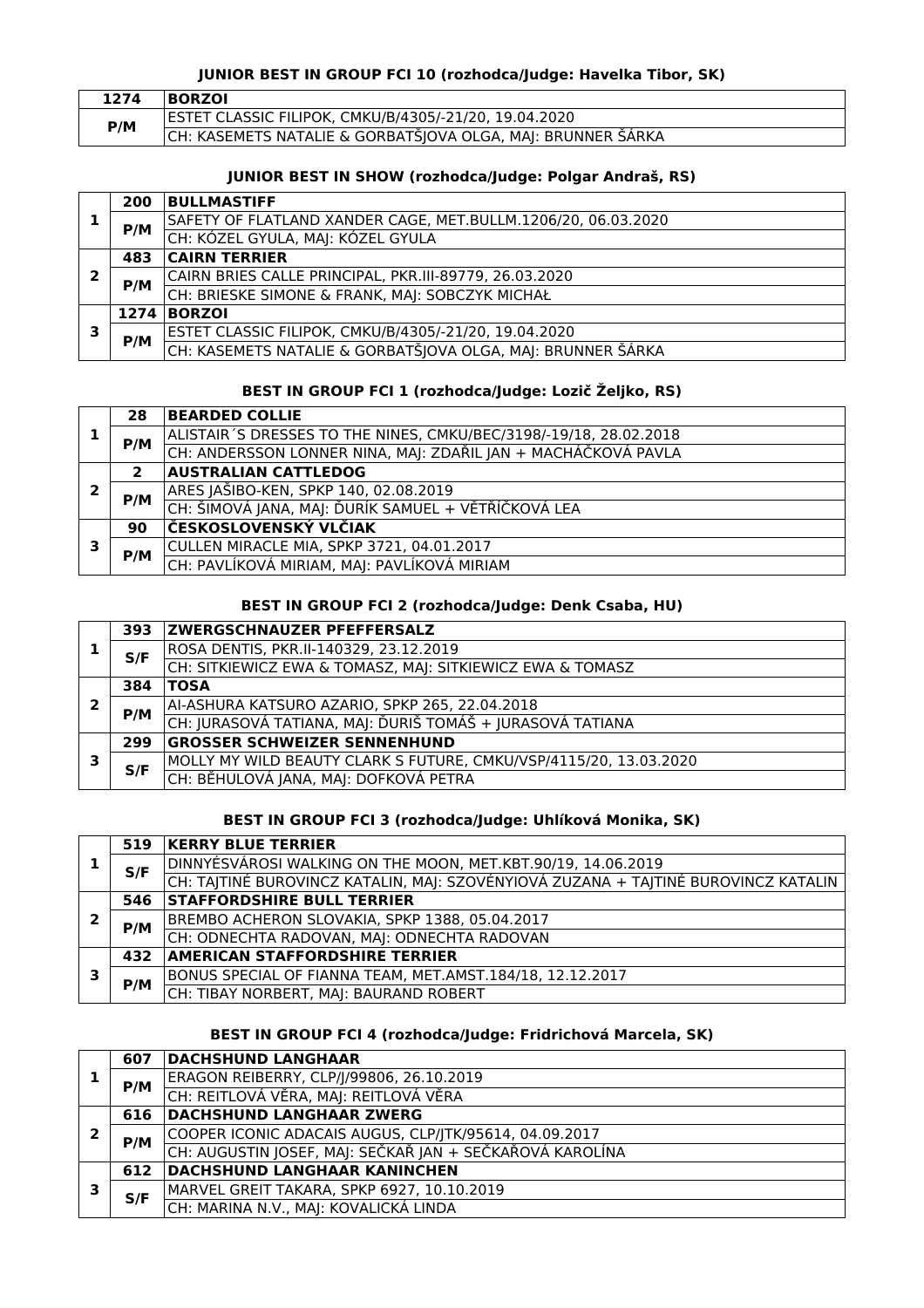# **BEST IN GROUP FCI 5 (rozhodca/Judge: Ridarčíková Gabriela, SK)**

|   | 664 | <b>BASENII</b>                                     |
|---|-----|----------------------------------------------------|
|   |     | RIVER SONG DANNY PINK, CLP/BSN/1079, 16.10.2019    |
|   | P/M | CH: ZEVYAKIN DMITRIJ, MAJ: LAZAROVOVÁ ALENA        |
|   | 703 | <b>SAMOYED</b>                                     |
| 2 | P/M | LUCKY LOVE BE MINE, RKF 6054505, 17.11.2020        |
|   |     | CH: OZHEGOVA OLGA, MAJ: GALLYOVÁ LAURA             |
|   | 730 | <b>SIBERIAN HUSKY</b>                              |
| э | S/F | EKAJA OF SNIEGO ŠUNYS, LSVK SH 0347/13, 25.04.2013 |
|   |     | CH: GUDMONIENE INGRIDA, MAJ: GUDMONIENÉ INGRIDA    |

# **BEST IN GROUP FCI 6 (rozhodca/Judge: Matyáš Jaroslav, SK)**

|   | 800 | <b>RHODESIAN RIDGEBACK</b>                             |
|---|-----|--------------------------------------------------------|
|   | P/M | MANZILI MALIIK SLUNCE ŽIVOTA, SPKP 2538, 27.01.2020    |
|   |     | CH: KLÁPOVÁ IVETA, MAJ: LAKOTOVÁ LÍVIA                 |
|   | 792 | <b>GRAND BASSET GRIFFON VENDÉEN</b>                    |
|   | S/F | DEBUCHER OBSESSION, CLP/GBG/260, 27.12.2018            |
|   |     | CH: PHILLIPS V.E., MAJ: KRATINOVÁ RENATA               |
|   | 831 | <b>SLOVENSKÝ KOPOV</b>                                 |
| 3 |     | ANNY OF SLOVAKIA VINEYARD, SPKP 19228, 29.05.2020      |
|   | S/F | CH: BÁLINT LUKÁŠ, MAJ: BÁLINT LUKÁŠ + ASTALOŠOVÁ ERIKA |

# **BEST IN GROUP FCI 7 (rozhodca/Judge: Vítková Viera, SK)**

|              | 899              | <b>WEIMARANER KURZHAAR</b>                                              |
|--------------|------------------|-------------------------------------------------------------------------|
|              |                  | VIS A VIS ALIVE SILVER, PKR.VII-19465, 07.06.2020                       |
|              | P/M              | CH: SEKULAR-ŁUCZAK MAGDALENA, MAJ: SEKULAR-ŁUCZAK MAGDALENA + POŹDZIOCH |
|              | <b>MAGDALENA</b> |                                                                         |
|              | 839              | <b>DEUTSCHER KURZHAAR. VORSTEHHUND</b>                                  |
| $\mathbf{2}$ | P/M              | DURAN NORD BOHEMIA SHERAN, CLP/KO/84633, 14.05.2020                     |
|              |                  | CH: MAREŠOVÁ ANDREA, MAJ: KOVÁCS JOZEF                                  |
|              | 832              | <b>BRAQUE D'AUVERGNE</b>                                                |
| 3            | P/M              | AARON PIAF ARTEDINAH, CLP/BA/233, 09.04.2019                            |
|              |                  | CH: FIALOVÁ MARKÉTA, MAJ: PEČINKOVÁ ALICE                               |

## **BEST IN GROUP FCI 8 (rozhodca/Judge: Beke Judit, HU)**

|   | 938 | <b>ENGLISH COCKER SPANIEL BLACK</b>                          |
|---|-----|--------------------------------------------------------------|
|   | P/M | LA SCALE QUIET DIGNITY, MET.CSP.716/20, 07.01.2020           |
|   |     | CH: SZLÁVY-KOVÁCS LAURA, MAJ: SZLÁVY-KOVÁCS LAURA            |
|   |     | 1009 GOLDEN RETRIEVER                                        |
|   | S/F | TRUBLISS LOVIN' YOU, PKR.VIII-39462, 07.05.2019              |
|   |     | CH: WOJTALA AGNIESZKA, MAJ: WOJTALA AGNIESZKA                |
| 3 | 924 | <b>AMERICAN COCKER SPANIEL UNICOLOUR</b>                     |
|   | S/F | LAYTON GOOD GIRL GONE BAD, SPKP 2118, 31.07.2020             |
|   |     | CH: VOLÁRIKOVÁ LINDA, MAJ: BLAŽKOVÁ MARCELA + STRÁNSKA DIANA |

# **BEST IN GROUP FCI 9 (rozhodca/Judge: Chrpová Veronika, CZ)**

|   |      | <b>1089 BOULEDOGUE FRANCAIS</b>                                                    |
|---|------|------------------------------------------------------------------------------------|
|   | P/M  | DARCLEE EXTREME SATISFACTION, COR A 3860-20/101, 16.03.2020                        |
|   |      | CH: LUCAN CRISTIAN AND EUGENIA, MAJ: TIBAY NORBERT + CONSTANTINESCU CIPRIAN GAVRIL |
|   |      | <b>CONSTANTIN</b>                                                                  |
| 2 |      | 1221 LHASA APSO                                                                    |
|   | P/M  | UTAR GEMA - ROSES, SPKP 704, 12.11.2017                                            |
|   |      | CH: GERŠIČOVÁ MARIE, MAJ: GERŠIČOVÁ MÁRIA                                          |
| 3 | 1229 | <b>MALTESE</b>                                                                     |
|   | S/F  | PARTY GIRL MONWHITE STAR, CMKU/MA/11030/19, 24.12.2019                             |
|   |      | CH: KUPICOVI MONIKA A SIMONA, MAJ: KUPICOVA MONIKA A SIMONA                        |